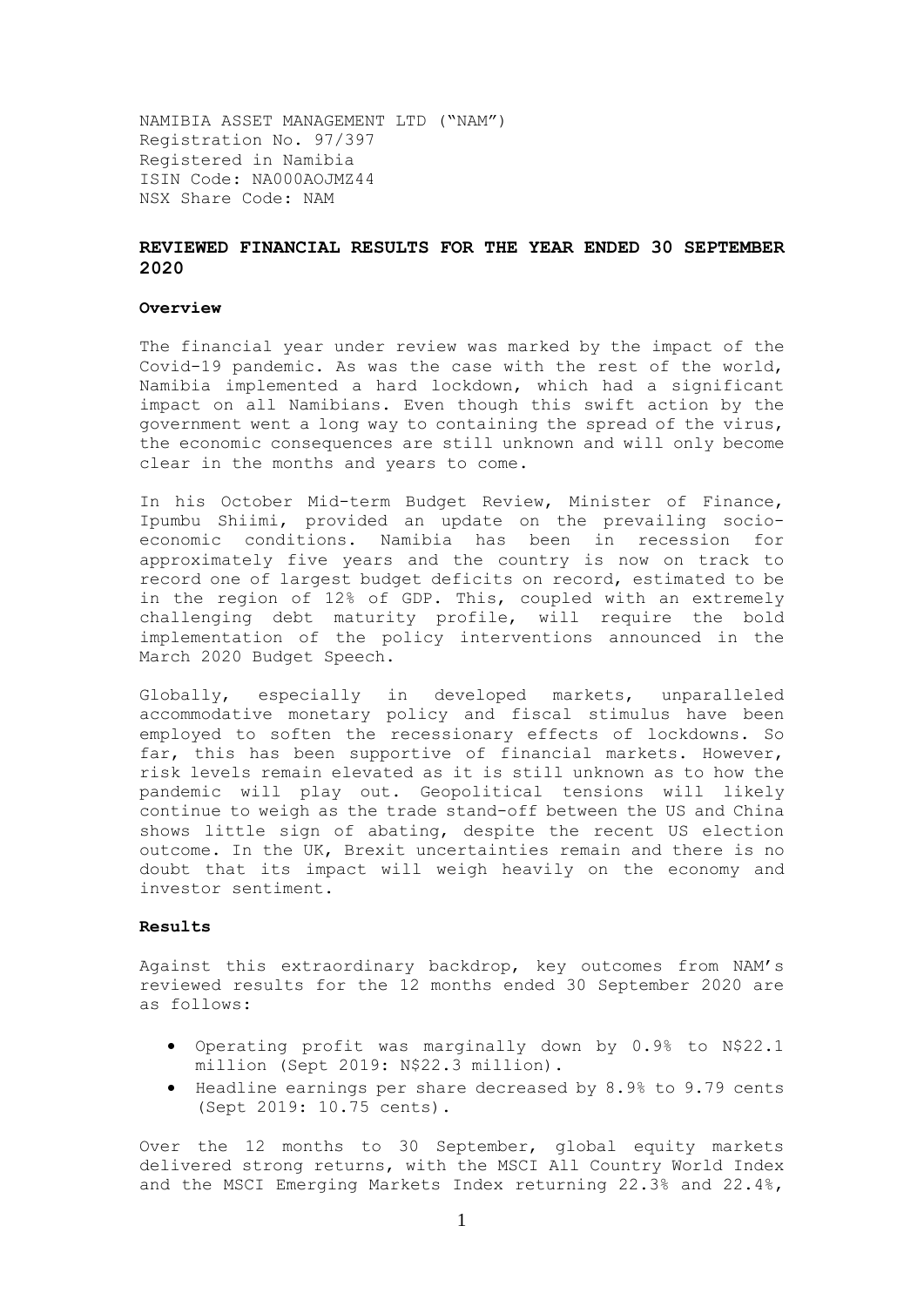respectively, in Namibian dollars. Consequently, our global balanced portfolios with exposure to developed and emerging market equities benefited from strong market performance. The NSX Overall Index was down 13.2% in for the financial year, whereas the JSE All Share Index was up 2.0% over the same period, in Namibia dollar and South African rand, respectively.

From a performance perspective, we are pleased to see strong long-term returns generated across all our client portfolios and our ability to add value via active management is evident in:

- Clients representing more than 91% of our total institutional assets have been invested with us for more than 10 years. Of these client assets, 77% have outperformed their benchmarks since inception.
- 100% of our institutional portfolios have delivered positive returns since inception.

NAM's assets under management (AuM) as at 30 September 2020 were down by 11.0% to N\$17.0 billion (September 2019: N\$19.1 billion). While we have seen a gradual recovery in the market value of the assets we manage over the past six months, some of our institutional clients rebalanced their portfolios during the period under review. As a result, we have experienced a 12.9% decline in our institutional AuM to N\$14.8 billion (September 2019: N\$17.0 billion). Retail AuM increased marginally by 4.8% to N\$2.2 billion (September 2019: N\$2.1 billion), due to modest inflows across our unit trust funds and market performance.

## **Business update and corporate citizenship**

NAM is an active asset management firm and remains one of the largest custodians of savings assets in Namibia. We offer a diversified range of products to both retail and institutional clients, including offshore investment solutions.

We have continued to proactively engage our clients and stakeholders with a view to offering support and seeking opportunities for collaboration during these unusual times. In partnership with various NGO's and social welfare organisations, we have made financial contributions to assist those that were the hardest hit by the consequences of the economic shutdown. We will continue to look for opportunities where we can make further impactful contributions to society.

NAM employees and management adapted swiftly to remote working conditions and we have remained fully operational throughout the pandemic. We are gradually reverting to business as usual as restrictions are being eased.

As an innovative firm that continuously seeks to identify and provide investment solutions for our clients, we launched the NAM Coronation Optimum Growth Fund during the year. The new offering complements our current product range by providing a global investment solution that is not constrained by local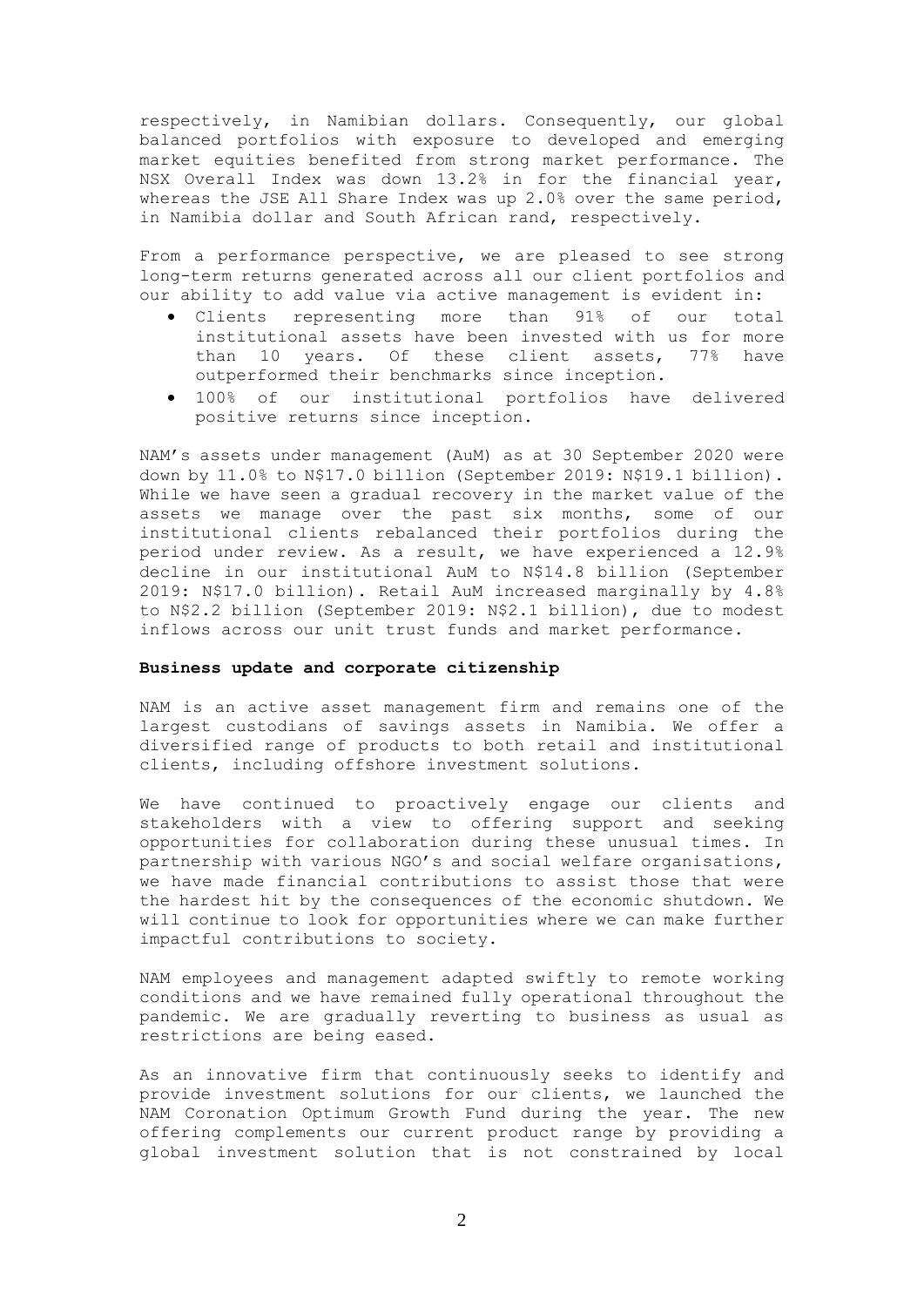investment restrictions and can be used to provide further diversification to investors.

#### **Governance**

Eino Emvula has resigned as CEO of NAM to pursue other professional endeavours. The members of the Board of Directors express their gratitude for the significant contribution he made during his time at the company.

The process to find a suitable replacement is underway and the Board is confident that the Company will be able to make an appointment soon.

### **Dividend**

The Board resolved to declare an ordinary dividend of 7 cents per share (2019: 8 cents per share). There is no special dividend declared for the period under review (2019: 1 cent per share).

The salient dates are as follows:

| Last day to trade:           | 27 November 2020 |  |
|------------------------------|------------------|--|
| Securities start trading ex: | 30 November 2020 |  |
| Record date:                 | 04 December 2020 |  |
| Payment date:                | 11 December 2020 |  |

#### **Prospects**

Amid the prevailing uncertainties, we will continue to construct diversified portfolios that can absorb unanticipated shocks and deliver investment performance over meaningful periods. With an ongoing focus on valuations and further integration of ESG factors, we will apply our in-depth proprietary research to identify investment opportunities that are attractive on a riskadjusted basis to generate long-term value for all our stakeholders.

Overall, due to the prudent management of resources over the years, NAM is in a strong financial position, which bodes well for navigating through these uncertain times.

### **External audit review**

The external auditors, EY Namibia, have reviewed the condensed consolidated statement of the financial position of the Namibia Asset Management Limited Group as at 30 September 2020, and the related condensed consolidated statement of comprehensive income, changes in equity and cash flows for the year then ended, and other explanatory notes. The review has been conducted in accordance with the International Standard on Review Engagements 2410. Copies of the unqualified report of EY are available for inspection at the registered office of the company.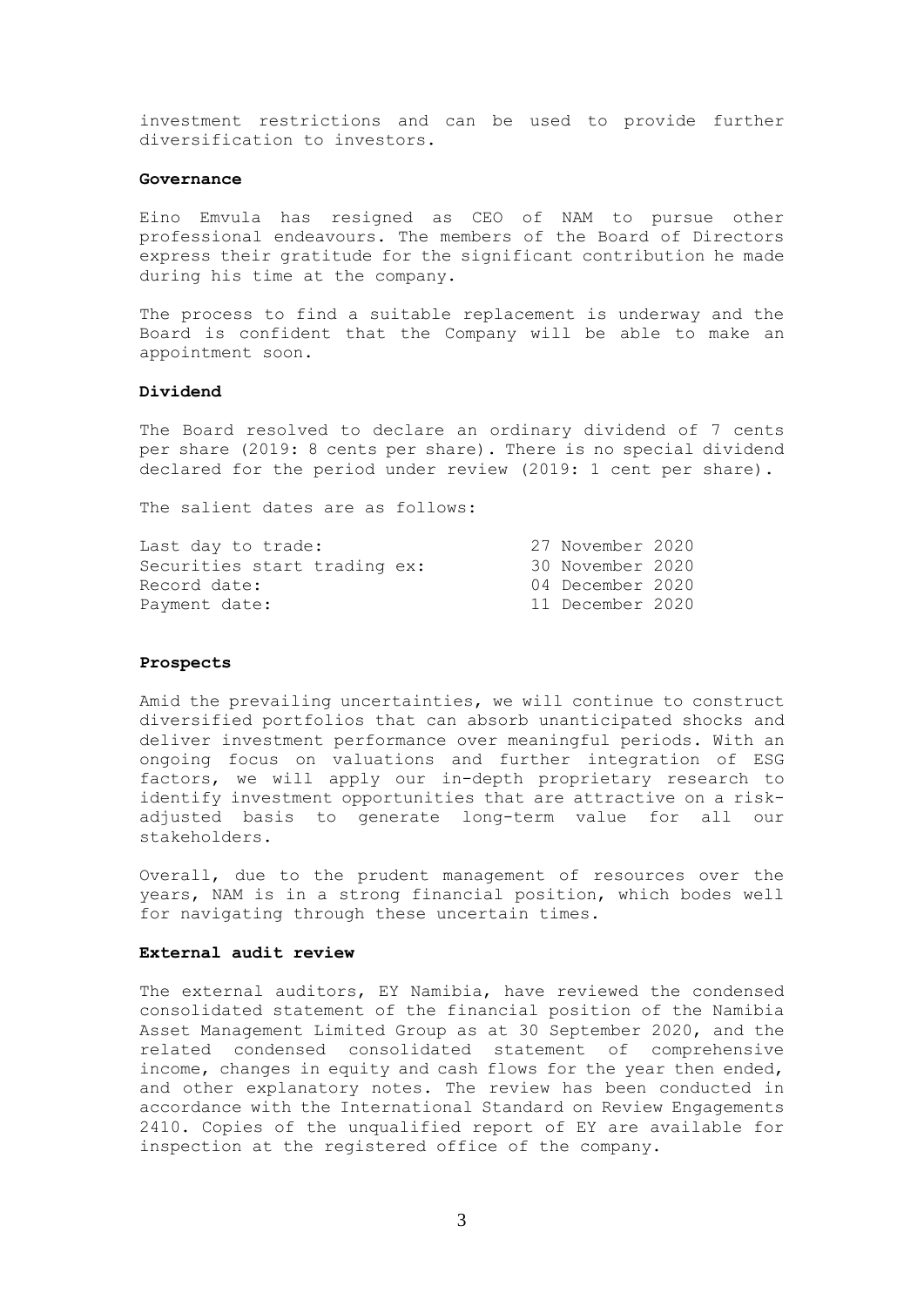

**A PILLAY U EISEB CHAIRMAN and ACTING CEO CHIEF FINANCIAL OFFICER** 11 November 2020 **BOARD OF DIRECTORS** A PILLAY\* (CHAIRMAN) U EISEB (CHIEF FINANCIAL OFFICER) R G YOUNG\* B ROSSOUW S WALTERS E ANGULA A RHODA\* T SHAANIKA (\* SOUTH AFRICAN)

**COMPANY SECRETARY** 

U EISEB

#### **REGISTERED OFFICE**

1st Floor, Millennium House, Corner of Robert Mugabe Avenue and DR AB May Street, Windhoek P.O. Box 23329, Windhoek, Namibia

#### **AUDITORS**

Ernst & Young Namibia Registered Accountants and Auditors Cnr Otto Nitzsche and Maritz Street P.O Box 1857 Windhoek, Namibia

#### **SPONSOR**

IJG Securities (Pty) Ltd Member of the NSX 4th Floor, 1@Steps, c/o Grove and Chasie Street, Windhoek Windhoek, Namibia

#### **TRANSFER SECRETARIES**

Transfer Secretaries (Pty) Ltd 4 Robert Mugabe Avenue P.O. Box 2401 Windhoek, Namibia

**Release date**: 16 November 2020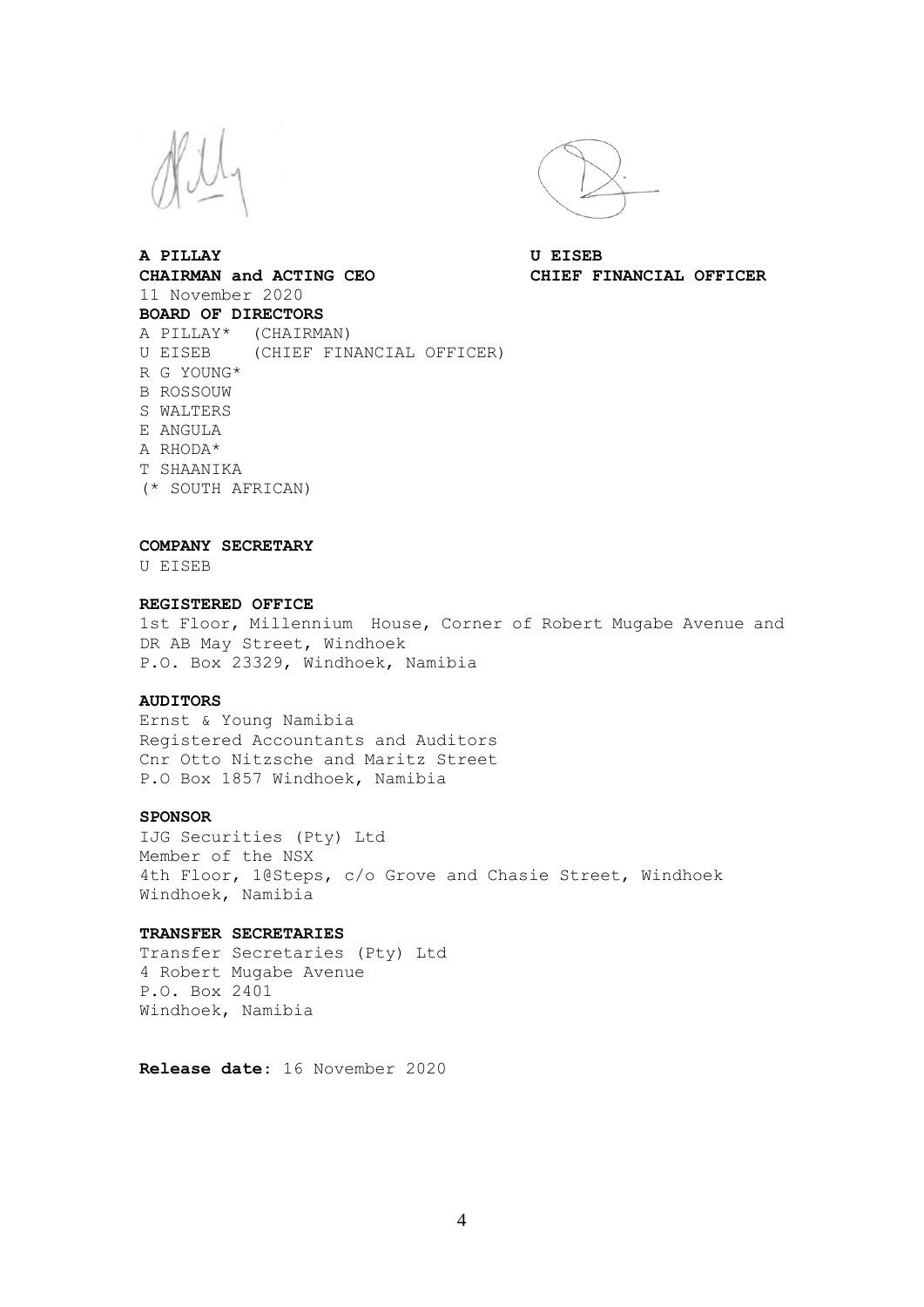**REVIEWED CONDENSED GROUP ANNUAL FINANCIAL RESULTS FOR THE YEAR ENDED 30 SEPTEMBER 2020**

## **CONDENSED GROUP STATEMENT OF COMPREHENSIVE INCOME**

|                                                   | Reviewed    | Audited                   | $\frac{6}{6}$         |
|---------------------------------------------------|-------------|---------------------------|-----------------------|
|                                                   |             | 30 Sept 2020 30 Sept 2019 | Change                |
|                                                   | N\$         | Ν\$                       |                       |
|                                                   |             |                           |                       |
| Revenue (note 5)                                  | 99 721 719  | 83 330 820                | 19.7                  |
| Other income*                                     | 1 217 528   | 1 670 847                 | (27.1)                |
| Operating expenditure                             | (78852257)  | (62 714 145)              | 25.7                  |
|                                                   |             |                           |                       |
| Operating profit                                  | 22 086 990  | 22 287 522                | (0.9)                 |
| Finance income*                                   | 1 561 157   | 2 173 381                 | (28.2)                |
| Finance costs                                     | (516 576)   | (382 793)                 | 34.9                  |
|                                                   |             |                           |                       |
| Profit before tax                                 | 23 131 571  | 24 078 110                | (3.9)                 |
| Taxation                                          | (7 903 906) | (7 501 430)               | 5.4%                  |
| Profit attributable to ordinary<br>shareholders   | 15 227 665  | 16 576 680                | $(8.1$ <sup>8</sup> ) |
| Other comprehensive income                        |             |                           |                       |
| Items which will not be reclassified subsequently |             |                           |                       |

**to profit or loss**

Net change in fair value of financial 165 425 113 895 45.2 assets designated at FVOCI (not subject to income tax)

| Other comprehensive income for the<br>period | 165 425    | 113 895    | 45.2  |
|----------------------------------------------|------------|------------|-------|
| Total comprehensive income for the<br>period | 15 393 090 | 16 690 575 | (7.8) |
| EARNINGS PER SHARE (cents)<br>- Basic        | 9.79       | 10.75      | (8.9) |
| - Diluted                                    | 9.70       | 10.48      | (7.4) |

*\*Comparative amounts have been reclassified for improved disclosure purposes (N\$737,543 reclassified from Finance Income to Other Income). The reclassification did not have any impact on the profit reported on the SOCI nor on the SOCIE.*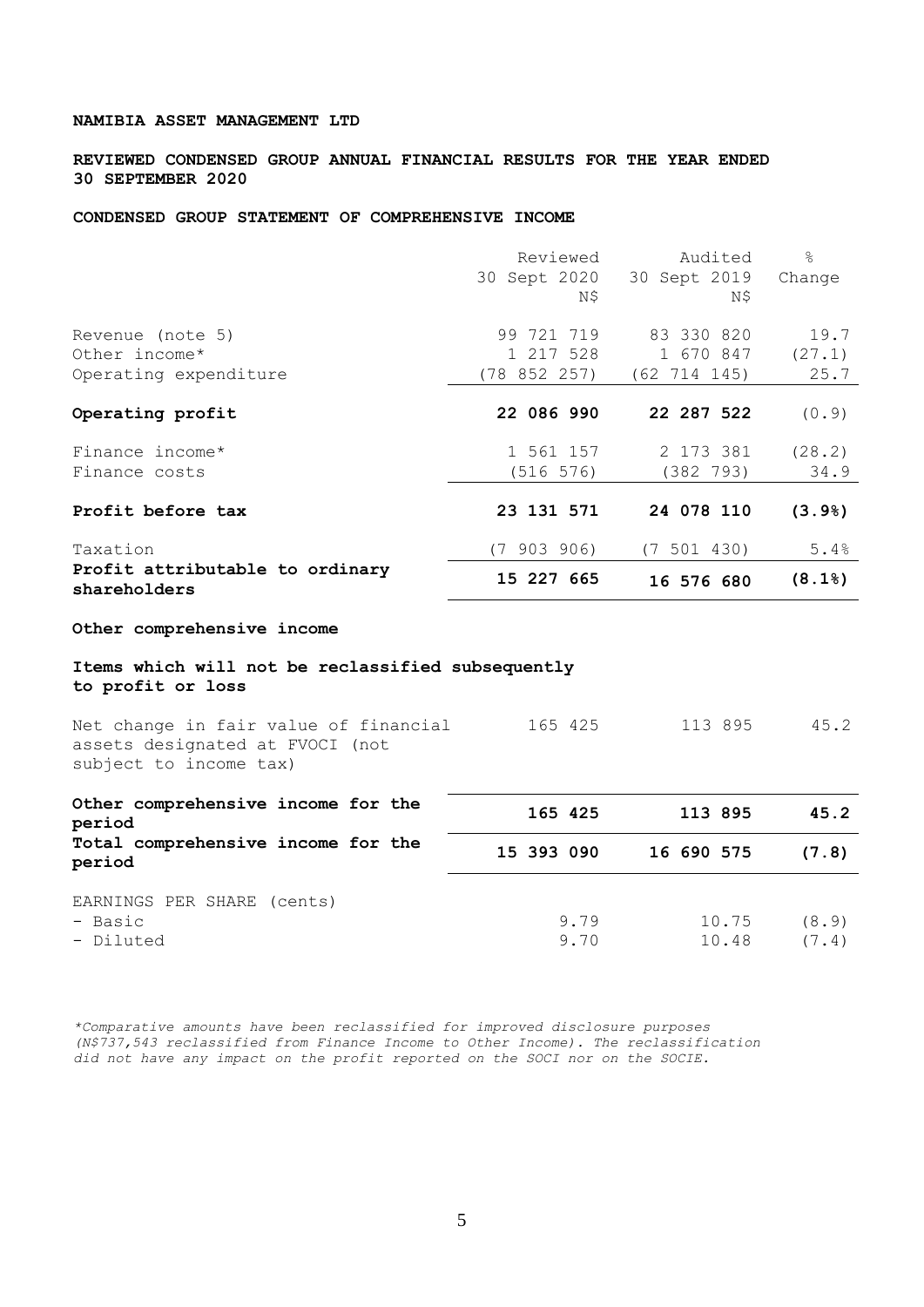## **REVIEWED CONDENSED GROUP ANNUAL FINANCIAL RESULTS FOR THE YEAR ENDED 30 SEPTEMBER 2020**

# **CONDENSED GROUP STATEMENT OF FINANCIAL POSITION**

|                                                   |            | Reviewed        |              |            | Audited     |
|---------------------------------------------------|------------|-----------------|--------------|------------|-------------|
|                                                   |            | 30 Sept 2020    | 30 Sept 2019 |            |             |
|                                                   |            | N\$             |              |            | N\$         |
| <b>ASSETS</b>                                     |            |                 |              |            |             |
|                                                   |            |                 |              |            |             |
| Non - current assets                              |            | 12 133 756      |              |            | 8 527 169   |
|                                                   |            |                 |              |            |             |
| Equipment                                         |            | 1 170 080       |              | 1 366 379  |             |
| Right-of use asset                                |            | 3 517 349       |              |            |             |
| Marketable securities - statutory                 | 6 000 000  |                 |              | 5 000 000  |             |
| investments                                       |            |                 |              |            |             |
| Deferred tax                                      |            | 1 446 327       |              | 2 160 790  |             |
| Current assets                                    |            | 74 914 678      |              |            | 52 113 382  |
|                                                   |            |                 |              |            |             |
| Marketable securities- additional                 |            | 9 038 884       |              | 7 698 819  |             |
| investments                                       |            |                 |              |            |             |
| Trade and other receivables                       |            | 29 423 106      |              | 12 486 440 |             |
| Current tax asset                                 |            | 439 226         |              |            | 439 274     |
| Cash and cash equivalents                         |            | 36 013 462      |              | 31 488 849 |             |
|                                                   |            |                 |              |            |             |
| TOTAL ASSETS                                      | 87 048 434 |                 |              |            | 60 640 551  |
|                                                   |            |                 |              |            |             |
| EQUITY AND LIABILITIES                            |            |                 |              |            |             |
|                                                   |            |                 |              |            |             |
| TOTAL EQUITY ATTRIBUTABLE TO ORDINARY             |            | 31 420 102      |              | 32 778 234 |             |
| <b>SHAREHOLDERS</b>                               |            |                 |              |            |             |
|                                                   |            | 1 554 792       |              | 1 542 292  |             |
| Issued capital                                    |            | 2 251 860       |              | 2 251 860  |             |
| Share premium<br>Reserve for own shares           |            | $(9\;310\;500)$ |              |            | (9 579 250) |
|                                                   |            | 3 149 875       |              | 3 788 704  |             |
| Share based payment reserve<br>Fair value reserve |            | 2 133 080       |              | 1 967 655  |             |
|                                                   |            | 31 640 995      |              | 32 806 973 |             |
| Retained earnings                                 |            |                 |              |            |             |
|                                                   |            |                 |              |            |             |
| Non-current liabilities                           | 5 388 151  |                 |              | 4 639 705  |             |
|                                                   |            |                 |              |            |             |
| Leased liability (note 3)                         | 3 003 206  |                 |              |            |             |
| Interest-bearing liabilities                      | 2 384 945  |                 |              | 4 639 705  |             |
|                                                   |            |                 |              |            |             |
|                                                   |            |                 |              |            |             |
| Current liabilities                               | 50 240 181 |                 |              | 23 222 612 |             |
| Shareholders for dividends                        |            | 340 151         |              |            | 253 439     |
| Lease liability - current portion (note 3)        |            | 730 895         |              |            |             |
| Trade and other payables                          | 49 169 135 |                 |              | 22 969 173 |             |
|                                                   |            |                 |              |            |             |
| TOTAL EQUITY AND LIABILITIES                      | 87 048 434 |                 |              | 60 640 551 |             |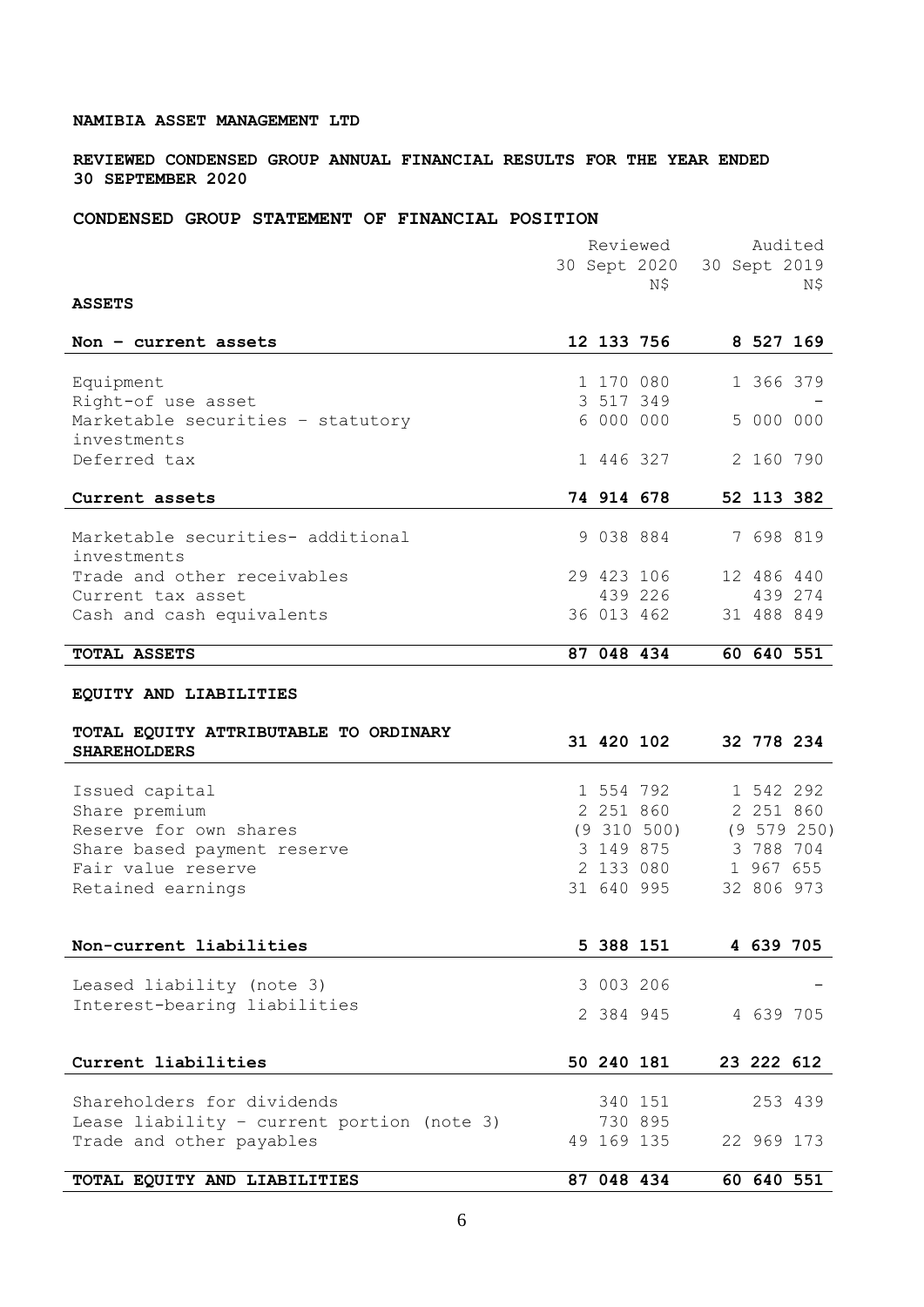## **REVIEWED CONDENSED GROUP ANNUAL FINANCIAL RESULTS FOR THE YEAR ENDED 30 SEPTEMBER 2020**

## **CONDENSED GROUP STATEMENT OF CHANGES IN EQUITY**

|                                             | Ordinary                 |                          |                          | Share based              | Reserve                  | Fair                         |                  |
|---------------------------------------------|--------------------------|--------------------------|--------------------------|--------------------------|--------------------------|------------------------------|------------------|
|                                             | share                    | Share                    | Retained                 | payment                  | for own                  | value                        |                  |
|                                             | capital                  | premium                  | earnings                 | reserve                  | Shares                   | reserve                      | Total            |
|                                             | Ν\$                      | N\$                      | N\$                      | N\$                      | N\$                      | N\$                          | N\$              |
| $at$ 01<br>Balance<br>as<br>2018<br>October | 1 542 292                | 2 251 860                | 29 411 486               | 3 263 009                | $(9\ 579\ 250)$          | 1 853 760                    | 28 743 157       |
| (audited)                                   |                          |                          |                          |                          |                          |                              |                  |
| Comprehensive income                        |                          |                          |                          |                          |                          |                              |                  |
| for the period                              |                          |                          | 16 576 680               |                          |                          | 113 895                      | 16 690 575       |
| Profit for the period                       | $\overline{\phantom{0}}$ | $\overline{\phantom{0}}$ | 16 576 680               | $\overline{\phantom{0}}$ | $\overline{\phantom{0}}$ | $\equiv$                     | 16 576 680       |
| comprehensive<br>Other                      | ÷,                       | $\overline{a}$           |                          |                          |                          | 113 895                      | 113 895          |
| income for the year                         |                          |                          |                          |                          |                          |                              |                  |
| with<br>Transactions                        |                          |                          |                          |                          |                          |                              |                  |
| recorded<br>owners                          |                          |                          | (13 181 193)             | 525 695                  |                          | $\qquad \qquad \blacksquare$ | (12 655 498)     |
| directly to equity                          |                          |                          |                          |                          |                          |                              |                  |
| Share based payments                        | $\equiv$                 | $\overline{\phantom{0}}$ | $\equiv$                 | 525 695                  | $\equiv$                 | $\overline{\phantom{a}}$     | 525 695          |
| Dividends<br>paid<br>to                     |                          | -                        | (13 181 193)             |                          |                          | $\qquad \qquad -$            | (13 181 193)     |
| equity holders                              |                          |                          |                          |                          |                          |                              |                  |
| 30<br>Balance as<br>at<br>2019<br>September | 1 542 292                | 2 251 860                | 32 806 973               | 3 788 704                | (9 579 250)              | 1 967 655                    | 32 778 234       |
| (audited)                                   |                          |                          |                          |                          |                          |                              |                  |
| Comprehensive income                        |                          |                          |                          |                          |                          |                              |                  |
| for the period                              |                          |                          | 15 227 665               |                          |                          | 165 425                      | 15 393 090       |
| Profit for the period                       | $\overline{\phantom{a}}$ | $\overline{\phantom{0}}$ | 15 227 665               | -                        | -                        | $\overline{\phantom{a}}$     | 15 227 665       |
| comprehensive<br>Other                      |                          |                          |                          |                          |                          | 165 425                      | 165 425          |
| income for the period                       |                          |                          |                          |                          |                          |                              |                  |
| Transactions<br>with<br>recorded<br>owners  | 12 500                   |                          |                          |                          | 268 750                  |                              |                  |
| directly to equity                          |                          |                          | (16 393 643)             | (638 829)                |                          | -                            | $(16\ 751\ 222)$ |
| Share based payments                        | $\overline{\phantom{0}}$ | -                        | $\overline{\phantom{a}}$ | (638 829)                | $\overline{\phantom{0}}$ | $\overline{\phantom{m}}$     | (638 829)        |
| Dividends<br>paid<br>to                     |                          |                          |                          |                          |                          |                              |                  |
| equity holders                              |                          | -                        | (16 393 643)             |                          |                          | $\qquad \qquad -$            | (16 393 643)     |
| Share<br>options<br>exercised               | 12 500                   |                          |                          |                          | 268 750                  |                              | 281 250          |
| Balance as at 30 Sept<br>2020 (reviewed)    | 1 554 792                | 2 251 860                | 31 640 995               | 3 149 875                | $(9\ 310\ 500)$          | 2 133 080                    | 31 420 102       |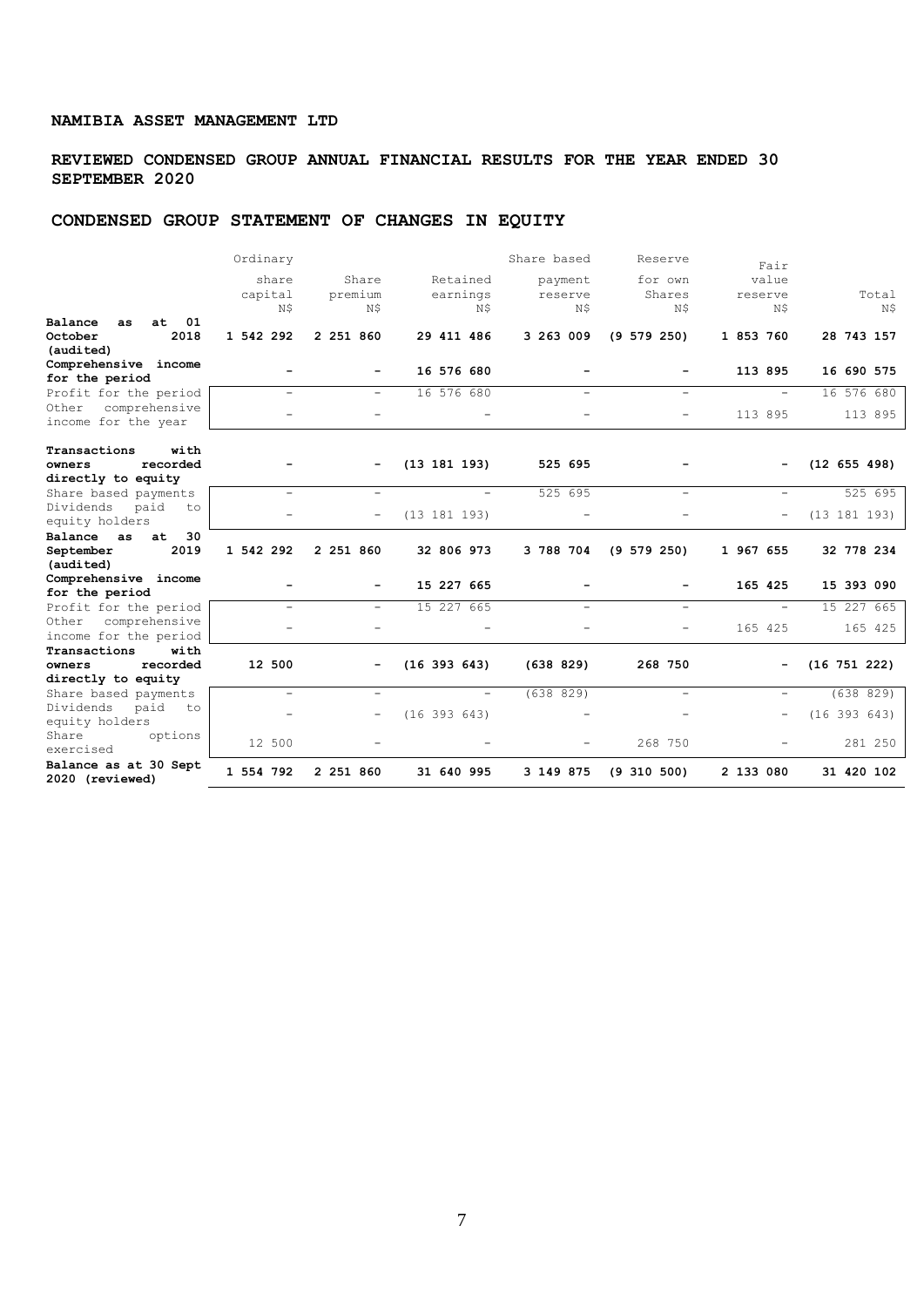**REVIEWED CONDENSED GROUP ANNUAL FINANCIAL RESULTS FOR THE YEAR ENDED 30 SEPTEMBER 2020**

**CONDENSED GROUP STATEMENT OF CASH FLOWS**

|                                                                | Reviewed        | Audited         |
|----------------------------------------------------------------|-----------------|-----------------|
|                                                                | 30 Sept 2020    | 30 Sept 2019    |
|                                                                | N\$             | N\$             |
| Cash flows from operating activities                           |                 |                 |
| Cash generated by operations                                   | 31 601 241      | 30 192 666      |
| Finance income                                                 | 1 768 620       | 2 626 798       |
| Taxation paid                                                  | (7 189 397)     | (7 310 016)     |
| Dividends paid                                                 | (16 306 931)    | (13 100 777)    |
| Net cash flow from operating activities                        | 9 873 533       | 12 408 671      |
| Cash flow from investing activities                            |                 |                 |
| Acquisitions of equipment to maintain<br>operations            | (146 133)       | (1 238 391)     |
| Marketable securities (investments)                            | (3 090 404)     | (2 471 468)     |
| Marketable securities disinvestments                           | 1 040 288       | 1 569 586       |
|                                                                |                 |                 |
| cash<br>flows<br><b>Net</b><br>from<br>investing<br>activities | (2 196 249)     | $(2\;140\;273)$ |
| Cash flows from financing activities                           |                 |                 |
| Proceeds<br>from<br>staff<br>share options                     |                 |                 |
| exercised                                                      | 281 250         |                 |
| Repayment<br>of<br>interest-bearing                            |                 |                 |
| liabilities                                                    | (2 072 409)     | $(1\;349\;776)$ |
|                                                                |                 |                 |
| paid<br>interest-bearing<br>Interest<br>on                     | (364 462)       | (429 242)       |
| liabilities                                                    |                 |                 |
| Repayment of lease liability                                   | (662 585)       |                 |
| Interest paid on lease liability                               | (334 465)       |                 |
| <b>Net</b><br>cash<br>flows<br>from<br>financing               |                 |                 |
| activities                                                     | $(3\ 152\ 671)$ | $(1\ 779\ 018)$ |
|                                                                |                 |                 |
| Increase in cash and cash equivalents                          | 4 524 613       | 8 489 380       |
| Cash<br>and<br>cash<br>equivalents<br>the<br>at                | 31 488 849      | 22 999 469      |
| beginning of the period                                        |                 |                 |
| Cash and cash equivalents at the end of<br>the period          | 36 013 462      | 31 488 849      |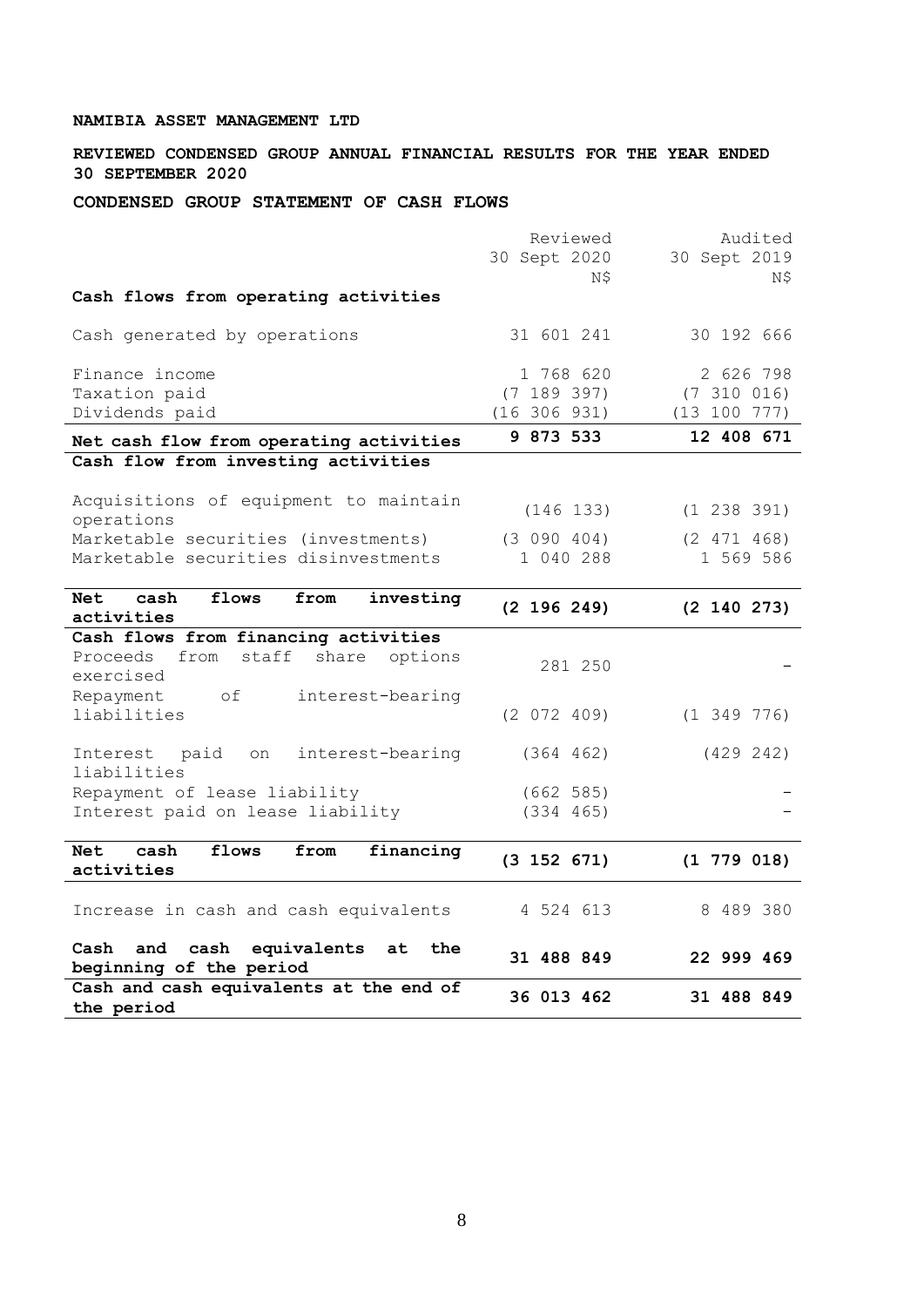## **NOTES TO THE REVIEWED CONDENSED GROUP ANNUAL FINANCIAL STATEMENTS**

### **1. Reporting entity**

Namibia Asset Management Ltd (the "Company") is a Company incorporated in Namibia. The condensed Group financial statements for the year ended 30 September 2020 comprise the Company and its subsidiaries (together referred to as the "Group").

## **2. Statement of compliance**

These condensed Group financial statements have been prepared using the framework principles, the recognition and measurement principles of the International Financial Reporting Standards (IFRS) and contain the presentation and disclosures required by IAS 34, Interim Financial Reporting and in the manner required by the Namibian Companies Act 28 of 2004. These condensed Group financial statements have not been audited but have been independently reviewed by the Group's external auditors.

The Group has only one operating segment and thus no segmental reporting has been provided.

These condensed Group annual financial statements were approved by the Board of Directors on 11 November 2020.

## **3. Significant accounting policies**

The accounting policies applied by the Group in these condensed Group financial statements are the same as those applied by the Group in its full Group financial statements as at and for the year ended 30 September 2019, except for the adoption of new and amended IFRS's that become effective on 01 October 2019. The following new standard has the most pertinent impact on the Group:

### • **IFRS 16 – Leases**

The Group has applied IFRS 16 using the modified retrospective approach and therefore comparative information has not been restated and is presented under IAS 17. The Group did not reassess the definition of a lease on its current lease contracts but applied the requirements of IFRS 16 to all leases recognised as operating leases previously under IAS 17.

The Group assesses whether a contract is or contains a lease, at inception of the contract. The Group recognises a rightof-use asset and a corresponding lease liability with respect to all lease arrangements in which it is the lessee, except for short-term leases (defined as leases with a lease term of 12 months or less) and leases of low value assets (such small items of office furniture). For these leases, the Group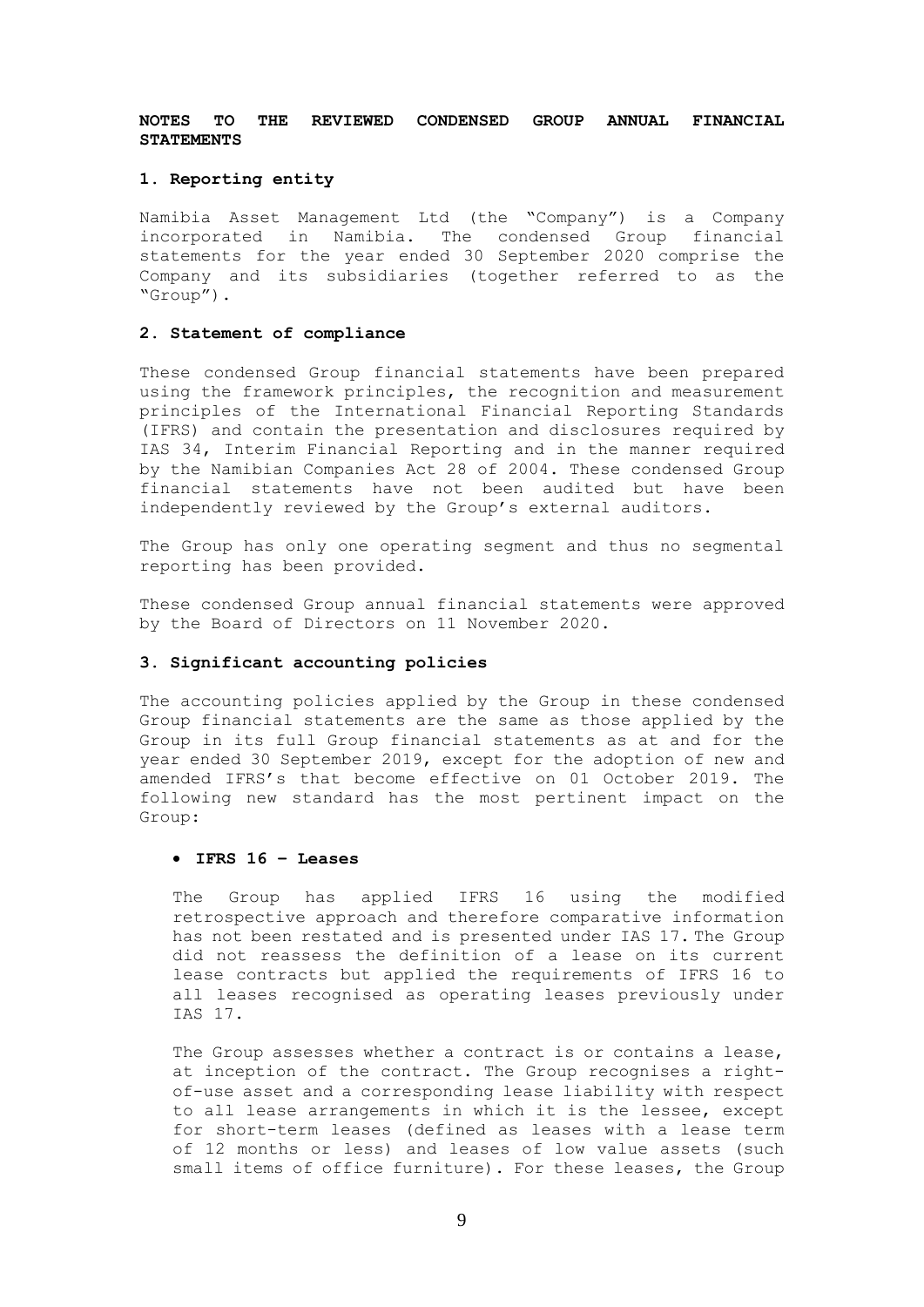recognises the lease payments as an operating expense on a straight-line basis over the term of the lease, unless another systematic basis is more representative of the time pattern in which economic benefits from the leased assets are consumed.

The lease liability is initially measured at the present value of the lease payments that are not paid at the commencement date, discounted by using the rate implicit in the lease. If this rate cannot be readily determined, the lessee uses its incremental borrowing rate.

The lease liability is presented as a separate line in the consolidated statement of financial position.

The lease liability is subsequently measured by increasing the carrying amount to reflect interest on the lease liability (using the effective interest method) and by reducing the carrying amount to reflect the lease payments made. The Group remeasures the lease liability (and makes a corresponding adjustment to the related right-of-use asset) whenever:

- The lease term has changed, in which case the lease liability is remeasured by discounting the revised lease payments using a revised discount rate.
- The lease payments change due to changes in an index or rate, in which cases the lease liability is remeasured by discounting the revised lease payments using an unchanged discount rate.
- A lease contract is modified and the lease modification is not accounted for as a separate lease, in which case the lease liability is remeasured based on the lease term of the modified lease by discounting the revised lease payments using a revised discount rate at the effective date of the modification.

The Group did not make any such adjustments during the financial year.

The right-of-use assets comprise the initial measurement of the corresponding lease liability, lease payments made at or before the commencement day, less any lease incentives received and any initial direct costs. They are subsequently measured at cost less accumulated depreciation and impairment losses.

Right-of-use assets are depreciated over the shorter period of lease term and useful life of the underlying asset. If a lease transfers ownership of the underlying asset or the cost of the right-of-use asset reflects that the Group expects to exercise a purchase option, the related right-of-use asset is depreciated over the useful life of the underlying asset. The depreciation starts at the commencement date of the lease.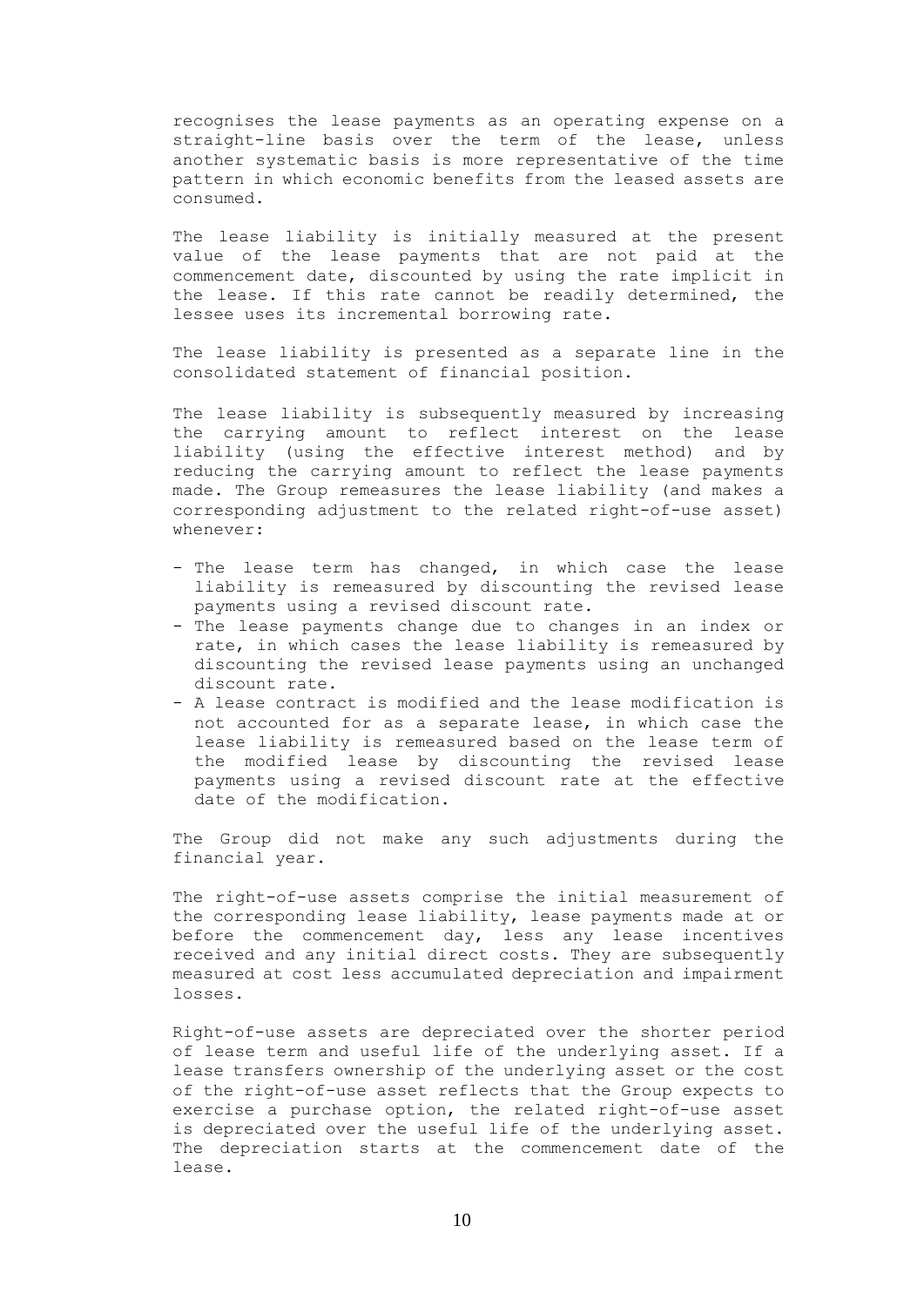The right-of-use assets are presented as a separate line in the consolidated statement of financial position.

The Group applies IAS 36 to determine whether a right-of-use asset is impaired and accounts for any identified impairment loss.

The Group's office premises rental contract, which commenced on 01 October 2019, represents the sole right-of-use asset and leased liability at reporting date. The below table provides a reconciliation of the opening balance to closing balance of the right-of-use asset and lease liability as at reporting date:

|                                            | Right-of- | Lease           |
|--------------------------------------------|-----------|-----------------|
|                                            | use asset | liability       |
| Opening Balance as at 01 October 2019      |           |                 |
| Additions on 01 October 2019               | 4 396 686 | $(4\;396\;686)$ |
| Interest                                   |           | (334 465)       |
| Depreciation                               | (879 336) |                 |
| Repayments                                 |           | 997 050         |
| Closing Balance as at 30 September<br>2020 | 3 517 350 | (3734101)       |

The lease liability as at 01 October 2019 based on the total lease commitments over the lease term was determined as follows:

| Assets                                              | ΝS        |  |
|-----------------------------------------------------|-----------|--|
| Operating lease commitments                         | 5 432 817 |  |
| Weighted average incremental borrowing rate         |           |  |
| Discounted operating lease commitments - 01 October | 4 396 686 |  |
| 2019                                                |           |  |
| Lease liability - 01 October 2019                   | 4 396 686 |  |

| Lease liability     | NS        |  |
|---------------------|-----------|--|
| Non-current portion | 3 003 206 |  |
| Current portion     | 730 895   |  |
| Total               | 3 734 101 |  |

No other new or amended IFRS standards became effective for the year ended 30 September 2020 that impacted the Group's reported earnings, financial position or accounting policies.

## **4. Fair value disclosure**

The table below analyses financial instruments carried at fair value, by valuation method. The different levels have been defined as follows:

**Level 1:** Quoted prices (unadjusted) in active markets for identical assets or liabilities.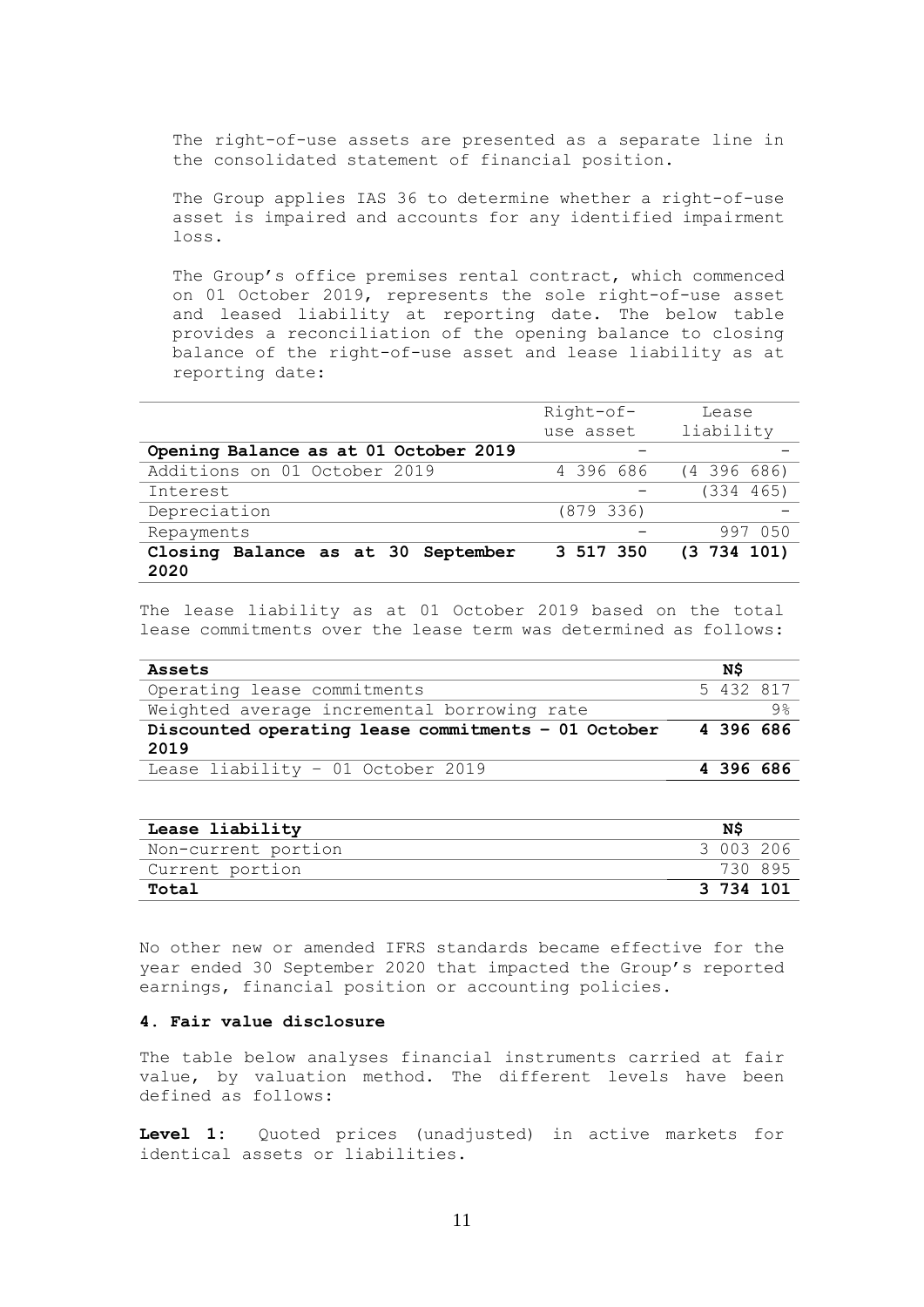**Level 2:** Inputs other than quoted prices included in Level 1 that are observable for the asset or liability, either directly (i.e. as closing prices) or indirectly (i.e. derived from closing prices).

**Level 3:** Inputs for the asset or liability that are not based on observable market data (unobservable inputs).

| 30 September 2020 (reviewed)        | Level 1    | Total      |
|-------------------------------------|------------|------------|
| Financial assets designated at fair | 6 000 000  | 6000000    |
| value through other comprehensive   |            |            |
| income                              |            |            |
| Financial assets designated at fair | 9 038 884  | 9 038 884  |
| value through profit or loss        |            |            |
|                                     | 15 038 884 | 15 038 884 |

| 30 September 2019 (audited)         |            | Level 1 |                     |            | Total |
|-------------------------------------|------------|---------|---------------------|------------|-------|
| Financial assets designated at fair | 5 000 000  |         |                     | 5 000 000  |       |
| value through other comprehensive   |            |         |                     |            |       |
| income                              |            |         |                     |            |       |
| Financial assets designated at fair |            |         | 7 698 819 7 698 819 |            |       |
| value through profit or loss        |            |         |                     |            |       |
|                                     | 12 698 819 |         |                     | 12 698 819 |       |

Management is of the view that the carrying amount of all other assets and liabilities approximates their fair value.

Marketable securities – statutory are designated at fair value through other comprehensive income whereas marketable securities- additional investments has been designated at fair value through profit and loss. Marketable securities - statutory are not held for trading whereas marketable securities – additional are in respect of additional investments made from excess cash and thus held for trading.

There were no transfers of financial instruments between levels during the period.

We also determined that the financial risk management framework has not changed significantly from those disclosed in the 2019 audited financial statements.

### **5. Revenue from contracts with customers**

Revenue comprises:

|                      | 30 Sept 2020 | 30 Sept 2019 |
|----------------------|--------------|--------------|
|                      | (reviewed)   | (audited)    |
| Segregated fund fees | 84 084 543   | 67 777 844   |
| Unit trust fund fees | 15 637 176   | 15 552 976   |
|                      | 99 721 719   | 83 330 820   |

Revenue from segregated funds includes performance fees of N\$29 322 310(2019: N\$9 044 424). All revenue from customers is earned over time.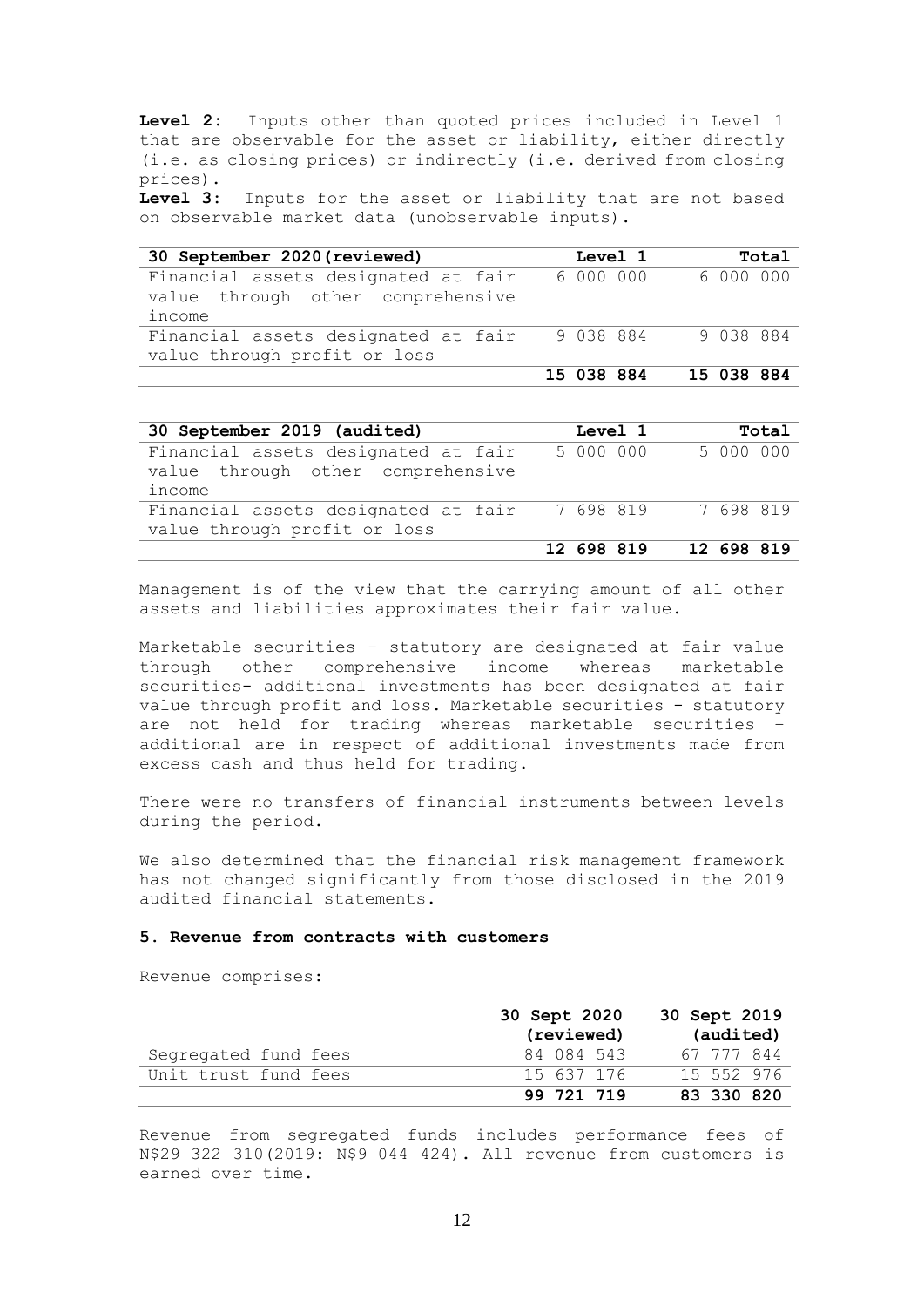## **6. Related party transactions**

No new significant related party transactions arose during the current period which differ in nature to those disclosed in the Group's annual financial statements for the year ended 30 September 2019.

## **7. Events subsequent to the reporting date**

The Directors are not aware of any material events, occurring between 30 September 2020 and the authorisation date of the announcement that would have an impact on these results.

The COVID-19 impact appears to continue unabated creating ongoing uncertainty in financial markets. This is of particular significance to the financial results of the Group since fee revenues, and related variable costs, are underpinned by the market valuation of AUM. There is no certainty regarding future movements in the financial markets, and the full economic impact of the pandemic is unknown at this stage.

We have performed various scenario and sensitivity analyses, and coupled with our business continuity plans, the directors remain confident that the Group will continue to deliver on its core strategy. We believe that the actions we take now will bode well for NAM in the future and we continue to look through the market noise to identify those opportunities that will deliver alpha through the cycle.

## **8. Earnings per share**

| Earnings                                                                                  |  | Reviewed<br>2020<br>N\$ | 30 Sept                 |            | Audited<br>30 Sept<br>2019<br>N\$ |
|-------------------------------------------------------------------------------------------|--|-------------------------|-------------------------|------------|-----------------------------------|
| Earnings per share is based on<br>basic earnings of:<br>Headline earnings per share is    |  | 15 227 665              |                         | 16 576 680 |                                   |
| based on headline earnings of:                                                            |  | 15 227 665              |                         | 16 576 680 |                                   |
| Reconciliation of basic<br>earnings to headline earnings                                  |  |                         |                         |            |                                   |
| Basic earnings                                                                            |  | 15 227 665              |                         | 16 576 680 |                                   |
| Headline earnings attributable<br>to ordinary shareholders                                |  | 15 227 665              |                         | 16 576 680 |                                   |
| Weighted average number of<br>ordinary shares in issue<br>Diluted weighted average number |  |                         | 155 479 200 154 229 200 |            |                                   |
| of ordinary shares in issue*                                                              |  |                         | 157 038 595 158 241 019 |            |                                   |